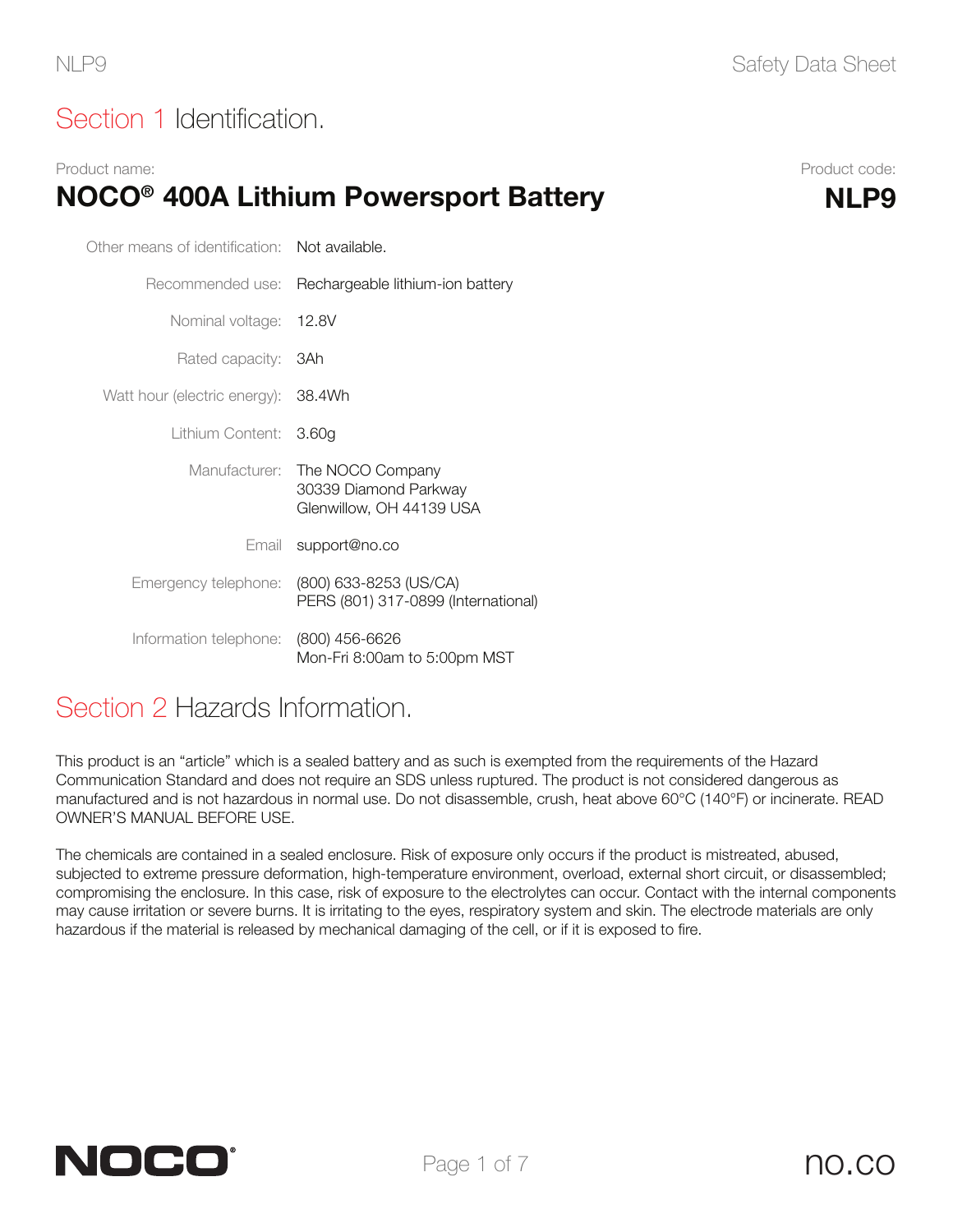## Section 3 Composition/Information on ingredients.

| <b>Chemical Name</b>        | Molecular Formula   | <b>CAS Number</b>        | Concentration % |
|-----------------------------|---------------------|--------------------------|-----------------|
| Lithium Iron Phosphate      | LiFePO <sub>A</sub> | 15365-14-7               | 35.3            |
| Graphite                    | $C_{24}X_{12}$      | 7782-42-5                | 23.9            |
| Aluminum                    | Al                  | 7429-90-5                | 8.3             |
| Copper                      | Cu                  | 7440-50-8                | 7.4             |
| Lithium Hexafluorophosphate | LIPF <sub>6</sub>   | 21324-40-3               |                 |
| Ethylene Carbonate          | $C_3H_4O_3$         | $96 - 49 - 1$            |                 |
| Dimethyl Carbonate          | $C_3H_6O_3$         | 616-38-6                 | 16.3            |
| Ethyl Methyl Carbonate      | $C_4H_8O_3$         | 623-53-0                 |                 |
| Aluminum-Plastic Film       | ۰                   | $\overline{\phantom{a}}$ | 5.4             |
| Other                       |                     | $\overline{\phantom{a}}$ | 3.4             |

## Section 4 First aid measures.

|                                                                                            | General advice: The Sealed intact battery is not hazardous in normal use. First aid is only applicable in |  |  |
|--------------------------------------------------------------------------------------------|-----------------------------------------------------------------------------------------------------------|--|--|
|                                                                                            | case of a cell rupture. Cell rupture can only occur if product is misused, mechanically,                  |  |  |
| thermally, or electrically abused to the point of compromising the enclosure. Contact with |                                                                                                           |  |  |
|                                                                                            | internal components may cause allergic skin sensitization (rash) and irritate eyes, nose,                 |  |  |
|                                                                                            | throat, and respiratory system.                                                                           |  |  |

- Ingestion: Ingestion of battery contents if battery is compromised due to incorrect use or damaged may cause mouth, throat, and intestinal burns. Seek immediate medical attention. Do not induce vomiting unless directed to do so by medical personnel.
- Inhalation: Inhalation of vapors or fumes released due to heat, damage, or incorrect use, may cause respiratory irritation. If irritation of nose or throat develops, move away from source of exposure and into fresh air. Seek immediate medical attention.
- Eye Contact: For direct contact of chemicals in the battery, flush the affected eye(s) with gentle stream of clean water for at least 15 minutes, if irritation persists; seek medical attention.
- Skin Exposure: Contact with the internal battery materials can cause burns and skin irritation. If contact should occur, immediately flush with plenty of water. Cleanse affected area(s) thoroughly by washing with mild soap and water and, if necessary, a waterless skin cleaner. If irritation or redness develops and persists, seek medical attention.

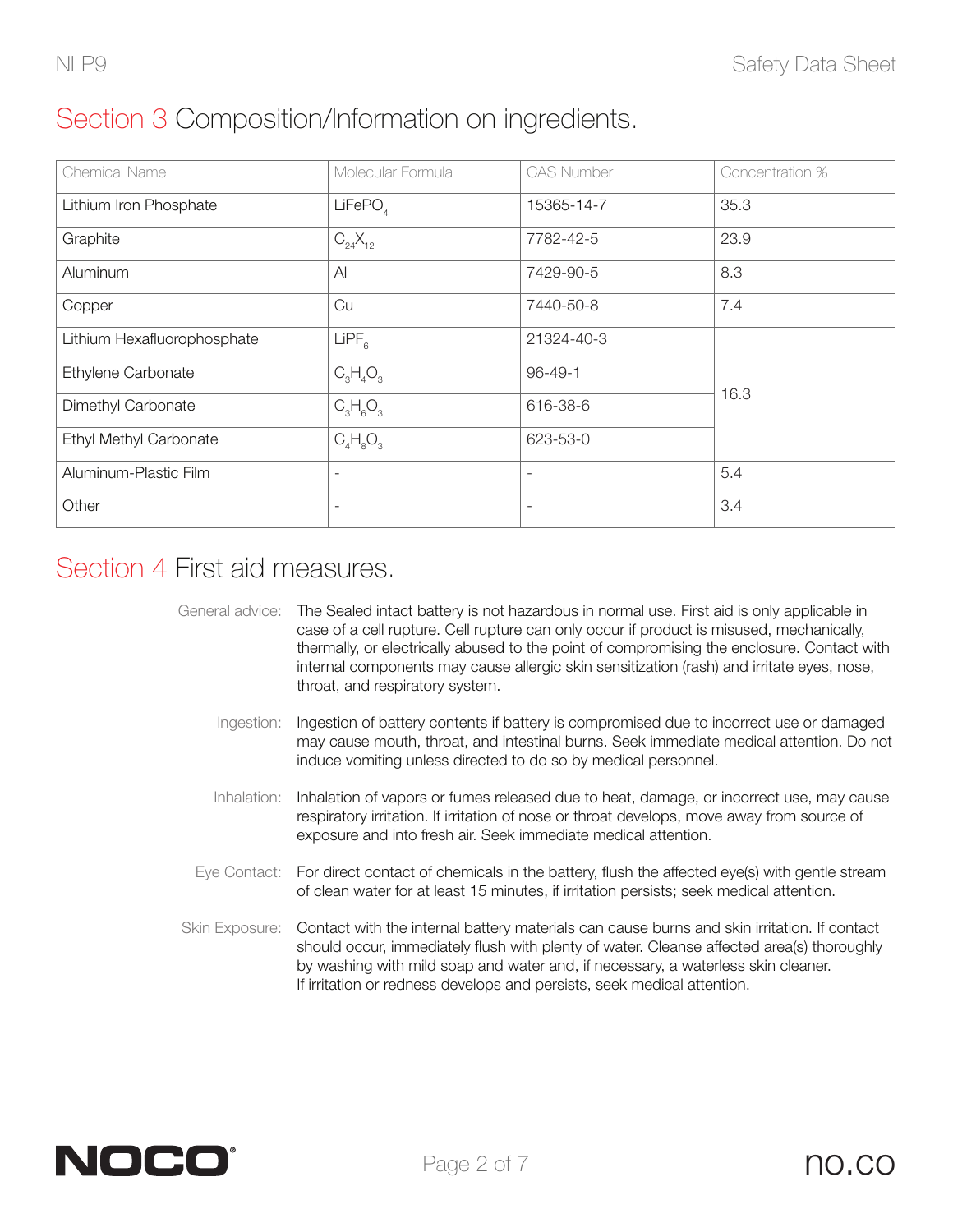## Section 5 Firefighting measures.

Promptly isolate the scene by removing all persons from the vicinity of the incident. No action should be taken involving personal risk without suitable training. Do not re-enter scene until thoroughly ventilated.

|                               | Extinguishing media: Use foam, dry powder, or dry sand, CO2 as appropriate. CAUTION: Use of water spray<br>when fighting battery fire may be inefficient.                           |
|-------------------------------|-------------------------------------------------------------------------------------------------------------------------------------------------------------------------------------|
|                               | Specific hazards: Under fire conditions, batteries may burst and release hazardous decomposition<br>products. This could result in the release of flammable or corrosive materials. |
|                               | Hazardous combustion product: Corrosive and toxic gases, metallic oxide, Carbon monoxide, Carbon dioxide.                                                                           |
| precautions for firefighters: | Protective equipment and Firefighters should wear fire-fighting suits with self-contained breathing apparatus.                                                                      |

#### Section 6 Accidental release measures.

No action should be taken involving personal risk without suitable training. See Section8.

| protective equipment, and<br>emergency procedures: | Personal precautions, If battery material is released, remove personnel from area until fumes dissipate. Provide<br>maximum ventilation to clear out hazardous gases. The preferred response is to leave the<br>area, dispose of the case after the batteries have cooled, and vapors have dissipated.<br>Avoid contact with skin and eyes and avoid inhalations of vapors. |  |  |
|----------------------------------------------------|-----------------------------------------------------------------------------------------------------------------------------------------------------------------------------------------------------------------------------------------------------------------------------------------------------------------------------------------------------------------------------|--|--|
|                                                    | Methods for containment: In the event of battery rupture, prevent further leakage or spillage if it is safe to do so.<br>Capture all released material in a plastic lined container.                                                                                                                                                                                        |  |  |
|                                                    | Waste disposal method: Dispose of container in accordance with local laws and regulations. Do not allow leached<br>substances to seep into the earth or waterways.                                                                                                                                                                                                          |  |  |

## Section 7 Handling and storage.

This product should be stored, handled, and used in accordance with all Federal, State and Local laws and regulations. Eating, drinking, and smoking should be prohibited in areas where this product is handled, stored, or processed. Wash hands, forearms, and face thoroughly after handling this product and before eating, smoking, using the lavatory, and at the end of any work period.

Precautions to be taken in Do not mix this product with other battery types. Do not overcharge. Use effective antihandling and storing: short circuit measures. Do not connect improperly or short circuit, which may result in overheating, explosion, or leakage of cell contents. Accidental short circuit may cause temperature elevation to the battery as well as shortened battery life. Be sure to avoid a prolonged short circuit, as this can rupture the battery case and cause burns and/or a fire. Do not handle near conducive objects, such as coins, metal jewelry, belts or use a metal worktable or any other material that may cause an electrical short circuit. do not use organic solvents or other chemical cleaners on the battery. Do not disassemble or tear down. Avoid battery contact with water and direct sunlight. Transport this product in a 10-70% state of charge.

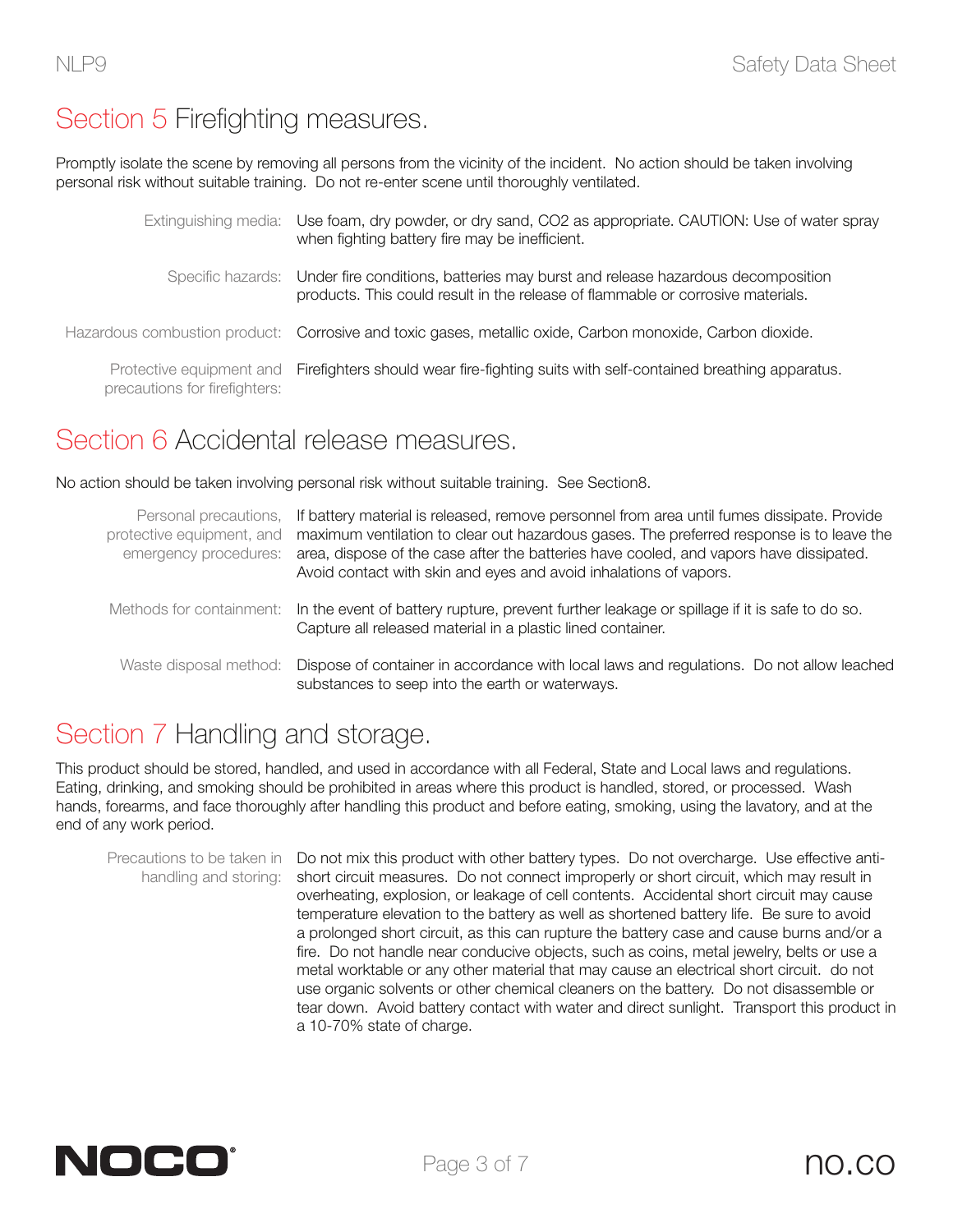## Section 7 Handling and storage continued.

Storage: Store this product in a cool, dry, and clean area. Prevent condensation on the cell and battery terminals. High temperature storage conditions may damage the performance of this product and cause leaking or rusting. Protect this product from physical damage and short circuit risk by loose metal objects near terminals. Keep product away from sparks and other sources of ignition. Do not stack uninsulated batteries on tope of each other. Do not store on an electrically conductive surface. Do not dispose of this product in a fire or furnace.

#### Section 8 Exposure controls/personal protection.

|                  | Ventilation: Use where there is adequate ventilation. Keep away from heat and flames.                                                          |
|------------------|------------------------------------------------------------------------------------------------------------------------------------------------|
|                  | Respiratory protection: Not necessary under normal use. In case of battery rupture, use self-contained full-face<br>respiratory equipment.     |
|                  | Protective gloves: Not necessary under normal use. Use rubber gloves if handling a leaking or ruptured<br>battery.                             |
|                  | Eye protection: Not necessary under normal use. Wear safety goggles or glasses with side shields if<br>handling a leaking or ruptured battery. |
| Skin protection: | Not necessary under normal use. Use rubber apron if handling a leaking or ruptured<br>battery.                                                 |
|                  | Other protective equipment: Facility should be equipped with an eyewash station.                                                               |
|                  | Hygiene measures: Do not eat, drink, or smoke when using this product.                                                                         |

## Section 9 Physical and chemical properties.

- Physical state: Solid
	- Form: Rectangular Black
	- Odor: Odorless
	- Solubility: Insoluble in water.

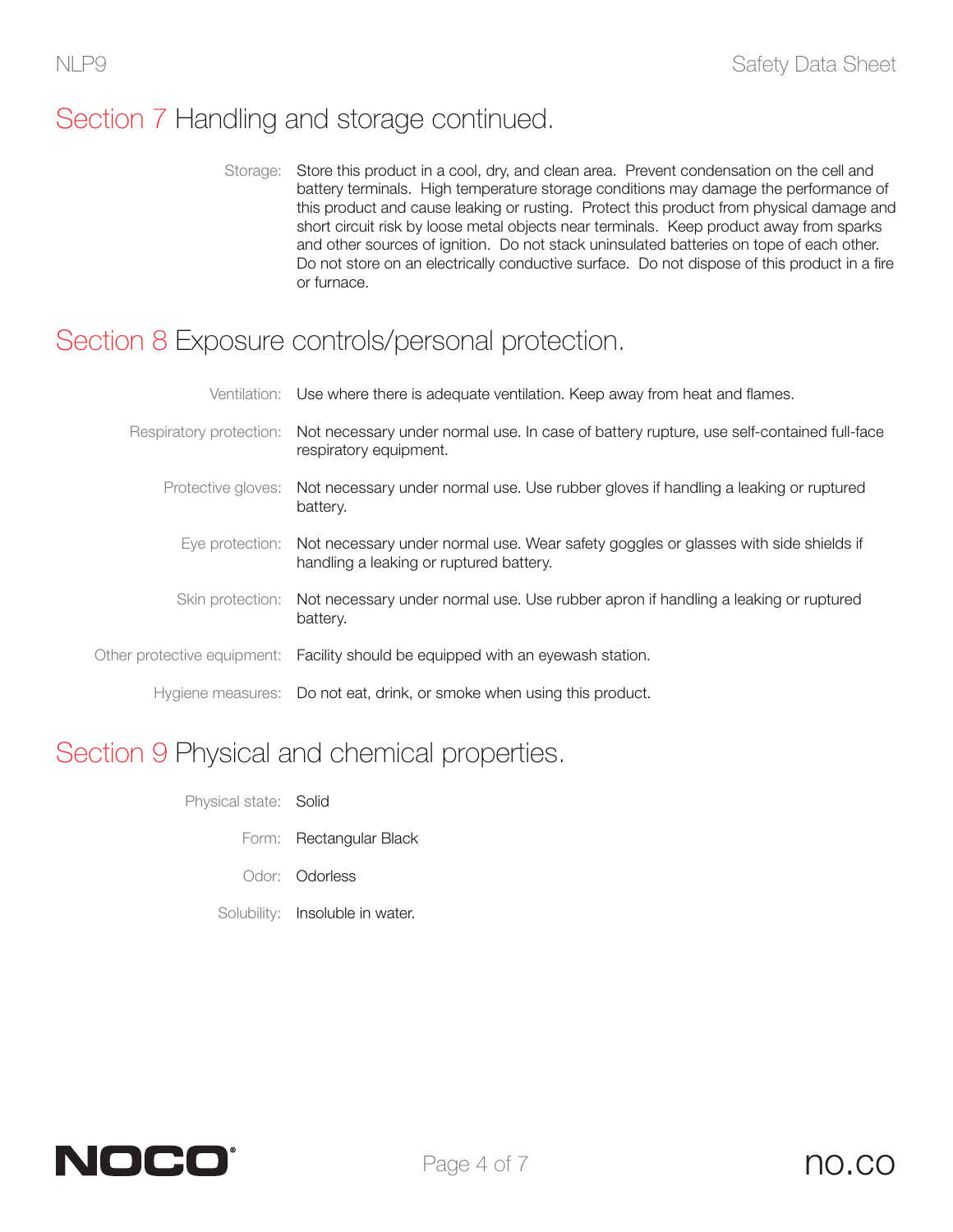#### Section 10 Stability and reactivity.

|                                           | Stability: Stable under recommended storage conditions.                                                                                                                                                                                                |
|-------------------------------------------|--------------------------------------------------------------------------------------------------------------------------------------------------------------------------------------------------------------------------------------------------------|
|                                           | Hazardous Reaction Conditions: Fire source, heating source, direct sunlight, disassembly, high humidity, immersing in<br>water, external short circuit, crushes, deformation, overcharge, explosives, inflammables,<br>strong oxidants and corrosives. |
| Products:                                 | Hazardous Decomposition Thermal decomposition may produce fumes of metal oxides or harmful gases.                                                                                                                                                      |
| Hazardous Polymerization: Will not occur. |                                                                                                                                                                                                                                                        |

# Section 11 Toxicological information.

As the battery materials in this product are sealed, the potential for exposure to the components of the battery is negligible. However, technical or electrical abuse of the product, including dismantling, crushing, exposing to heat or fire, improper storage, or other abuse to the point of compromising the enclosure, may result in the release of battery contents.

|                                                              | Acute Toxicity: No information is available.                                    |
|--------------------------------------------------------------|---------------------------------------------------------------------------------|
| Sub-acute and Chronic Toxicity: No information is available. |                                                                                 |
|                                                              | Irritation Data: Compromised Battery may cause irritation to eyes and skin.     |
|                                                              | Sensitization: Compromised battery may cause sensitization to some individuals. |
|                                                              | Mutagenicity: No information is available.                                      |
|                                                              | Carcinogenicity: No information is available.                                   |
|                                                              |                                                                                 |

# Section 12 Ecological information.

Discarded batteries may be harmful to the environment.

## Section 13 Disposal considerations.

This product should be completely discharged prior to disposal. The battery contains recyclable materials. It is strongly suggested to recycle. Refer to National or Local regulations before handling. Disposal of the product should be performed by permitted, professional disposal firms knowledgeable in National or Local regulations of hazardous waste treatment and hazardous waste transportation.

This product has been classified as a State hazardous waste. States codes applied: CA 141, WA WT01.

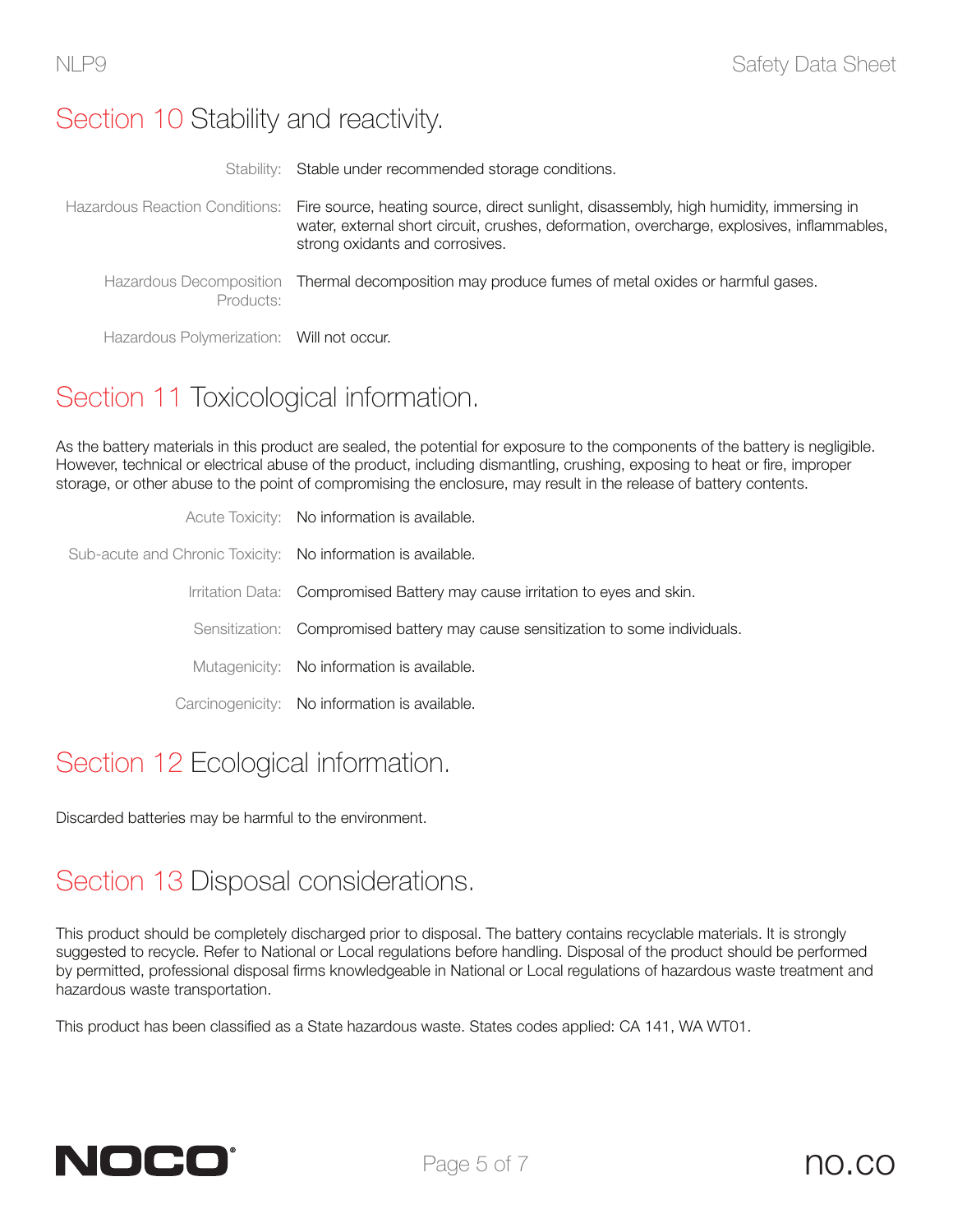# Section 14 Transport information.

When transported in original packaging, this product complies with all applicable shipping regulations as prescribed by industry and legal standards which include UN Recommendations on the Transport of Dangerous Goods; IATA DGR 60th Edition (Effective 2019) Packing Instruction 965 of section IB and US DOT requirements.

The product in this Safety Data Sheet is less than 100Wh. Cells and batteries have been proven to meet the requirements of each applicable test in the UN Manual of Tests and Criteria, Part III, sub-section 38.3. Original packaging has passed the 1.2m drop test.

Air shipment is discouraged unless person preparing or offering product for air shipment is adequately instructed and trained. Training should cover the Department of Transportation's Hazardous Materials Regulations (49CFR, Parts 171-180), ICAO'S Technical Instructions, IATA's Dangerous Goods Regulations and the International Maritime Organization's IMDG Code.

UN number: UN3480

Proper Shipping Name: Lithium-ion battery

Air Shipments (IATA DGR 62nd Edition Effective 2021) Training is Required for Air Shipping of Lithium Ion Batteries.

Hazard Class: Hazard Class 9

Packaging requirement: Packing Instruction 965 of section IB

Sea Transportation, according to IMO IMDG Code (Amend 39-2018)

Packaging requirement: Not Restricted

Special Provision: SP188

EmS Number: F-A, S-I

- Europe Road (ADR): Compliant with Special Provision 188 of the ADR/IMDG Regulations and can be transported as "Excepted"
	- US Road (DOT): Compliant with Special Provision 188 of the DOT/IMDG Regulations and can be transported as "Excepted"
		- Canada (TGD): Compliant with Special Provision 34 of the TDG Regulations and can be transported as "Excepted"